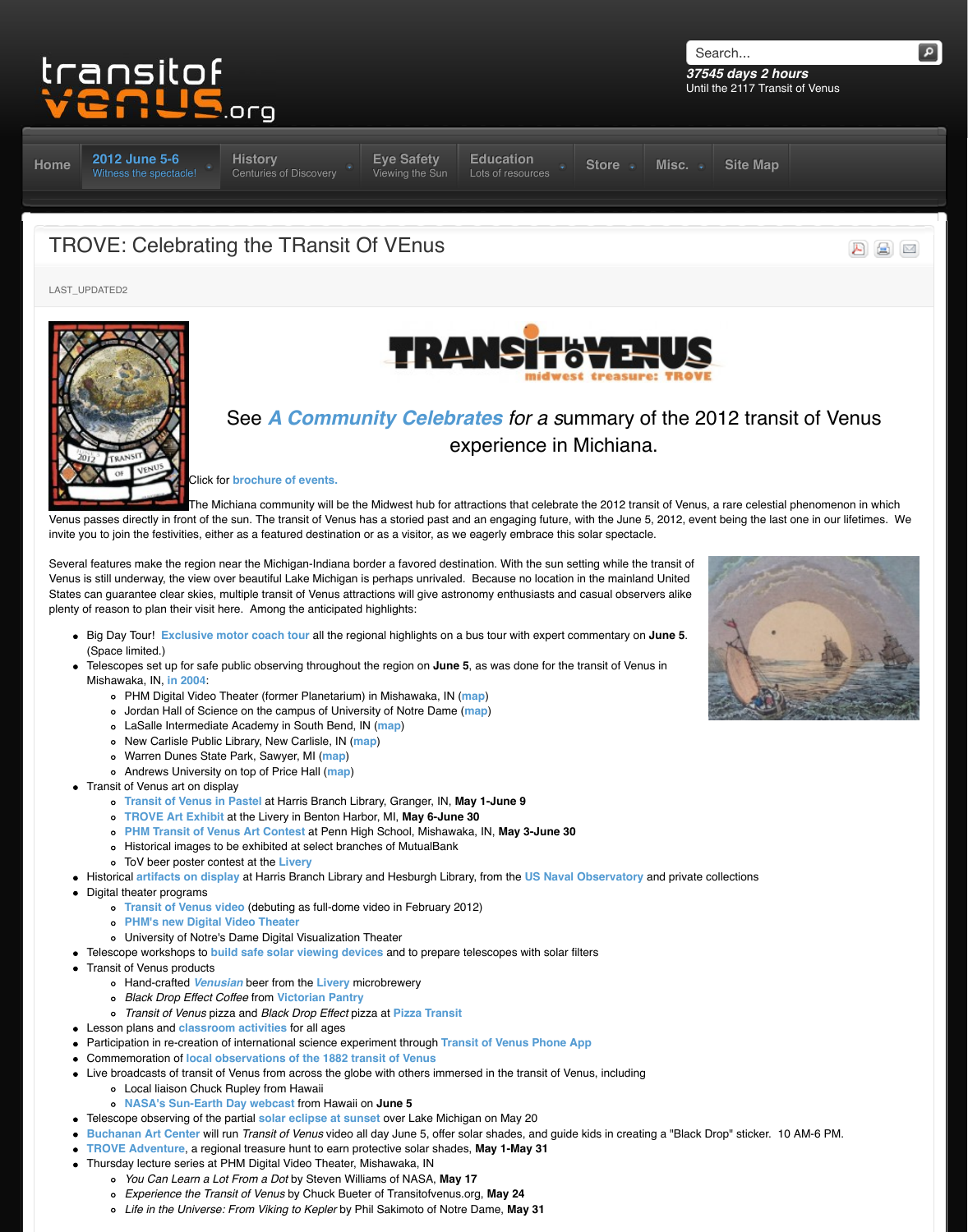

## Why should we care about a transit of Venus?

The occasion is an opportunity to be seized by visitors and the community alike for several reasons:

- $\bullet$  If we want to be comfortable with math and science--to prosper as a nation through math and sciencecommunity, we choose to move beyond idle talk about math and science education and to embrac
- $\bullet$  A transit of Venus is one of those revealing moments that explains how we know what we know. For planets? And how do we find planets capable of harboring life? A transit of Venus answers.
- Instead of being told all your life that the planets move around the sun, witness it!
- $\bullet$  A rare predictable event, the 2012 alignment will be the last transit of Venus in our lifetimes, with the [most US observers, with the next good chance here occurring](http://transitofvenus.nl/wp/where-when/local-transit-times/) in December 2125.
- Solar activity is on the rise in its regular cycle, only now our society is more susceptible to solar inf
- A regional celebration highlights the connectedness of our communities to economic development enthusiastic visitors, the events boost several businesses.
- Observers can participate in a genuine global experiment, with the transit of Venus being a front row
- A unique personal experience can singularly inspire and motivate a person, old and young alike. A

## **Supporters**

The following participants and supporters of the Transit of Venus embrace the riches of science and math

- **Michiana Astronomical Society**
- **Penn-Harris-Madison School Corporation**
- **Glance Eyewear Gallery**
- **Penn High School AP Studio Art Student Gallery**
- **Astronomers Without Borders**
- **US Naval Observatory Library**
- Private collectors
- **Upton Planetarium**
- **The Livery--Hand-Forged Microbrews**
- **Transit of Venus Project**
- **NASA Sun-Earth Day**
- **Kalamazoo Astronomical Society**
- **Jordan Toyota and Toyota TAPESTRY** (2004)
- www.transitofvenus.org